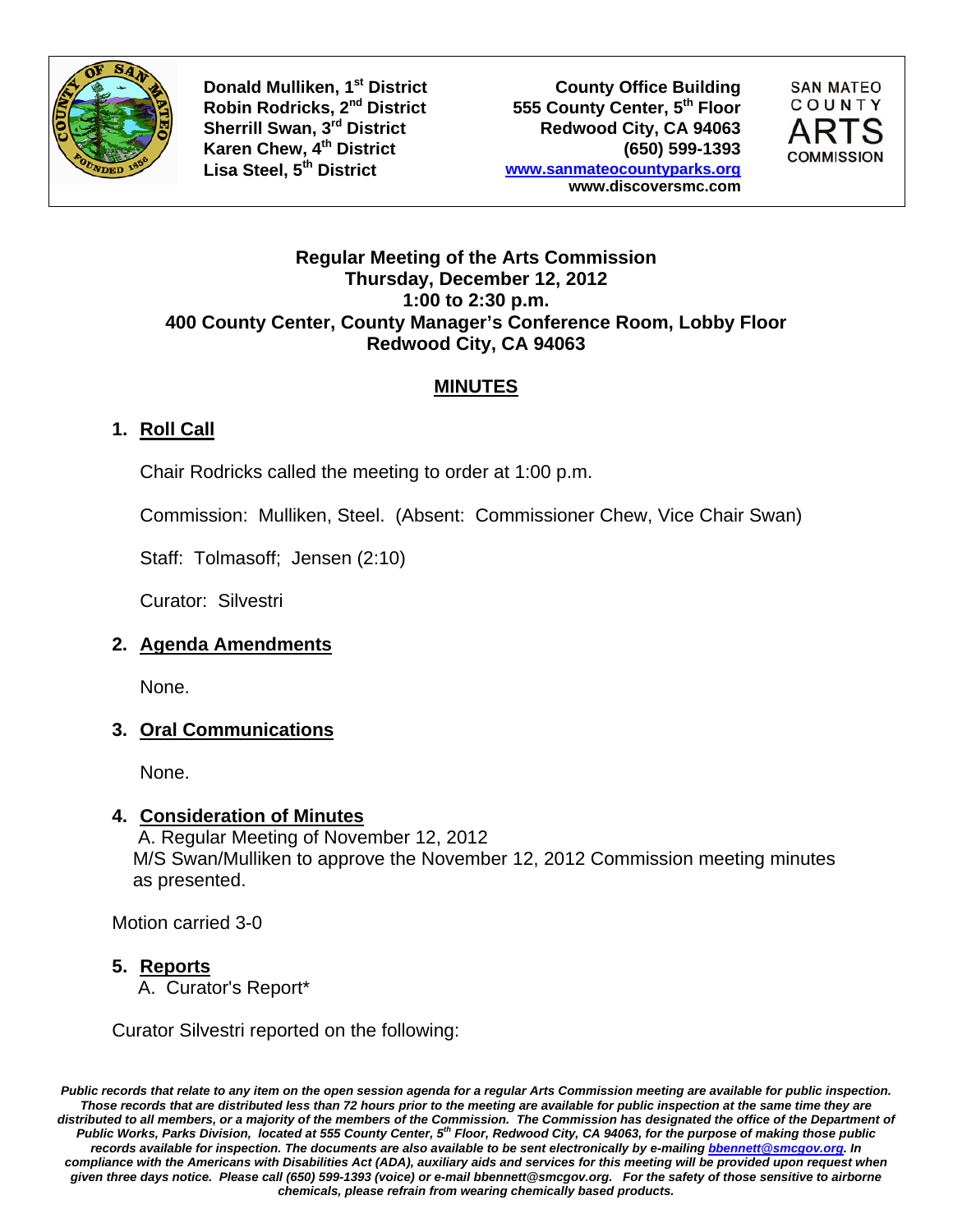A sale of an exhibited watercolor painting sold for \$320 - from the "Expressions in Watercolor".

California Arts Council funding for the curator was received, and Curator Silvestri's contract was renewed.

Planning for the March 2013 women artists show was discussed. Curator Silvestri has enlisted James Gleason from the Academy of Art University as juror. All Commissioners will be required to assist in the installation, March 8, 9:00A.M. to 12:00P.M.

#### **6. Action Items**

A. Voting on selection of contractor for Grant Workshop Manager Program

Commissioners discussed proposals and reviewed Commissioners Rodricks/Mulliken recommendations.

M/S Steel/Mulliken moved to hire applicant Esther Mallouh.

Motion carried 3-0.

B. Nomination and election of officers for 2013.

Because two commissioners were absent (Chew and Swan), Commissioner Steel proposed postponing election until the January 9, 2013 meeting.

M/S to postpone election of County Arts Commission officers until the regularly scheduled January 9, 2013 meeting.

Motion carried 3-0

## **7. Staff and Commission Reports**\*

None.

#### **8. Discussion Items**

C. Reminders — Commissioners should begin thinking about:

 - Assignment of Commissioners as liaisons to local government and commissions

 - Ethics training for Commissioners: Commissioners in need of training have been notified. Staff Jensen will look into providing a link.

## **9. Adjournment**

The meeting adjourned at 2:30 p.m.

\*Reports are verbal

## **Upcoming Meetings**